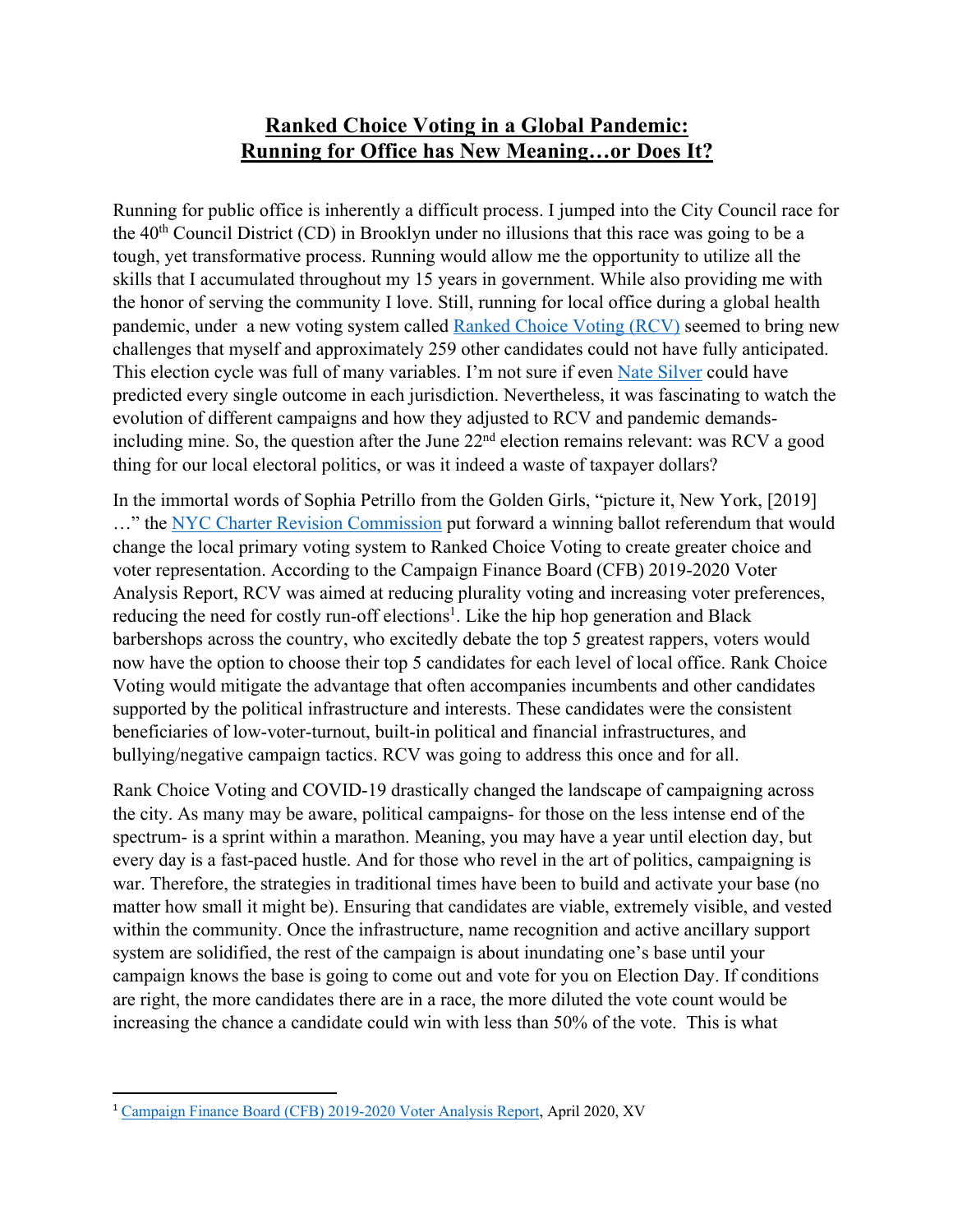happened in my district where the outgoing Councilmember, a 14-year incumbent, kept winning by marginal numbers.

Strategies to win a RCV election varied depending on where you received your advice. A friend from Cambridge, MA which has used a model of RCV for their local elections advised that our campaign do as much outreach as possible, casting a wide net. Creating a broad coalition of support. Something that would prove difficult under semi-quarantine conditions and general hesitancy from voters to engage in person. Moreover, a former consultant suggested that we partner with one or more candidates in my 11-person race, to pull votes away from the rest. There was heavy conversation amongst the women in the race to form a coalition. However, trust was a major factor and, in the end, the coalition failed to materialize. Another suggestion, which I used frequently, was to ask to be a voter's 2nd or 3rd choice if I could not be their first choice. The thought process was that if no one had majority support on the  $1<sup>st</sup>$  round, I could win on the subsequent rounds by having broader  $2<sup>nd</sup>$  and  $3<sup>rd</sup>$  round support. This indeed had a cumulative impact once the RCV rounds took place. Though it would have been more effective had some of us candidates trusted the process and each other to create a coalition.

Rank Choice Voting is a game changer in providing greater choice, but I believe its promise has yet to be fully realized in many areas. It is still unclear to me the impact of how overall name recognition and political infrastructural support played a factor in a candidate's win. A fact that would make your choices seemingly false choices, especially if a voter does not vote for the "Condorcet Winner."<sup>2</sup> In the  $40<sup>th</sup>$  CD, the top three candidates, including myself, all had varying degree of name recognition and political establishment support. My two opponents who had a two-year head start (one was a 3-term District Leader) were supported by the Kings County Democrats (County). While I was supported by a competing political conglomerate. We ended up being the top three candidates with a combined  $64.8\%$  of the votes<sup>3</sup>. This is within an 11person race. This distribution looks more like a traditional election, than the nuance of a RCV election. Additionally, much of the political endorsers, especially the unions, did not follow a RCV process. Many ended up supporting and supplying resources to the top two establishment supported candidates. It did not seem as though RCV made too much of an impact in the 40<sup>th</sup> CD.

On the other hand, Kristin Richardson Jordan running in the 9<sup>th</sup> CD in Harlem and Shekar Krishnan in the  $25<sup>th</sup>$  are RCV success stories. Kristin surprisingly surpassed incumbent, Councilman Bill Perkins, in subsequent RCV rounds. She won by 100 votes in the last round. Shekar beat his opponents in subsequent rounds by 800 votes. Although rare occurrences, I believe these embody the spirit and promotion of RCV.

RCV was also promoted to increase civility amongst the candidates because they must appeal to a broader voting base. I can attest, my race was more civil than most, but because it was a targeted race by County leadership, there were times when it got negative and down-right dirty. We witnessed this firsthand within the Mayoral race as well. Either New York's political

<sup>2</sup> FairVote- Winning Candidate Analysis: "The Condorcet criterion states that the candidate who would win a one on-one match-up against every other candidate should win the election."

<sup>&</sup>lt;sup>3</sup> NYC Board of Elections RCV Primary Rounds- DM Council Member 40<sup>th</sup> Council District